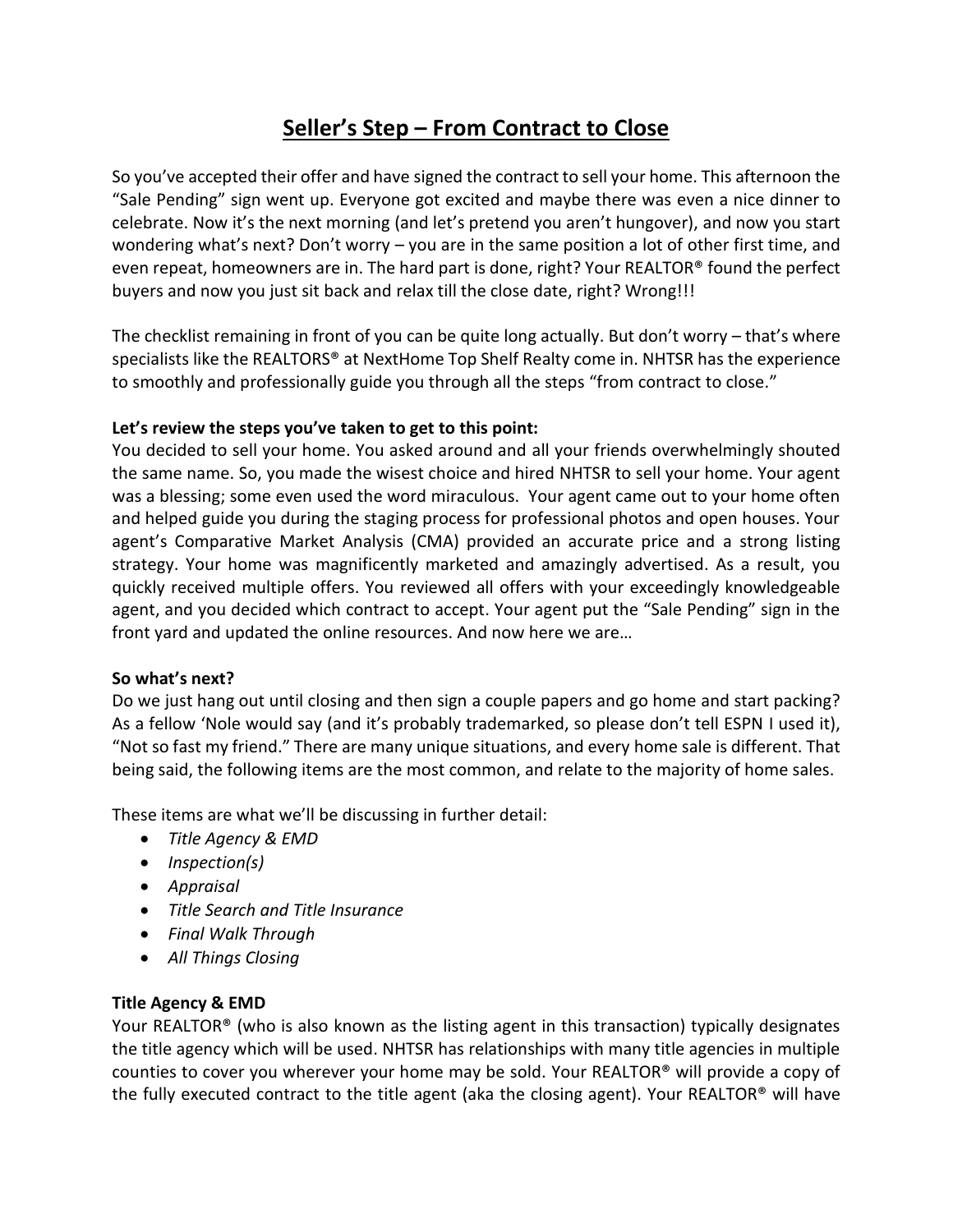previously given the title agent a copy of the original listing agreement (signed between you, your agent, and NHTSR). This previously would have prompted the title agent to create a file for this sale. Now, the fully executed sales contract is the new file which will trigger the closing agent to begin actively working the file from here until close.

Also happening within the first 72 hours after contract, the buyer's agent (or buyer themselves) delivers agreed upon escrow deposit (often referred to as an Earnest Money Deposit) to the title agency.

#### **Inspection(s)**

The buyer's agent sets up inspections. These are not mandatory and are completely the buyer's choice. They are also the buyer's expense. The most common is the general home inspection itself. We only recommend working with licensed home inspectors or licensed General Contractors. These inspections can vary in length depending on age, size, and condition of home. They typically last from 1 to 3 hours, and the inspector prepares a written report within 48-72 hours.

The inspector may check every inch of the house, both inside and out. From our experience, the inspectors focus a lot on the following:

*HVAC, Roof, Attic, Foundation, Windows & Doors, Pool, Eaves and Exterior Façade, Decking, Irrigation systems, Water Heater, Solar Panels, Electric, Smoke Detectors, all items/areas with running water (bathrooms, kitchen, etc), floors and cabinets, and any signs of moisture, or funny smells.* 

Depending on the preferences of the buyer, or any special lender requirements, the next most common inspection is a termite/WDO/pest inspection. Along with that, the buyer may elect, at their expense, for any other number of inspections during the inspection period.

*This next part is very important* – if you know of any areas of your home which you feel are in need of repair, please let your agent know. They may want to review the items with you and may suggest making repairs prior to the inspections occurring.

*\*Please note: the number of days for inspection period defaults to 15 in Florida (if left blank on the standard FAR "AS IS" contract), but the number of days is negotiable during the initial offer and counteroffer period. The number of days is very important as it is the amount of time the buyer has to inspect the home and decide whether or not to move forward with the sale, without penalty of losing their EMD.* 

*\*Your REALTOR® can go over "as is" contracts versus other types, which are less commonly used contracts, should the need arise.* 

#### **Appraisal**

A lot of agents will refer to appraisal and financing as the last major hurdle before getting to the finish line. So why do I need an appraisal? Before I answer that question, let me take a step back.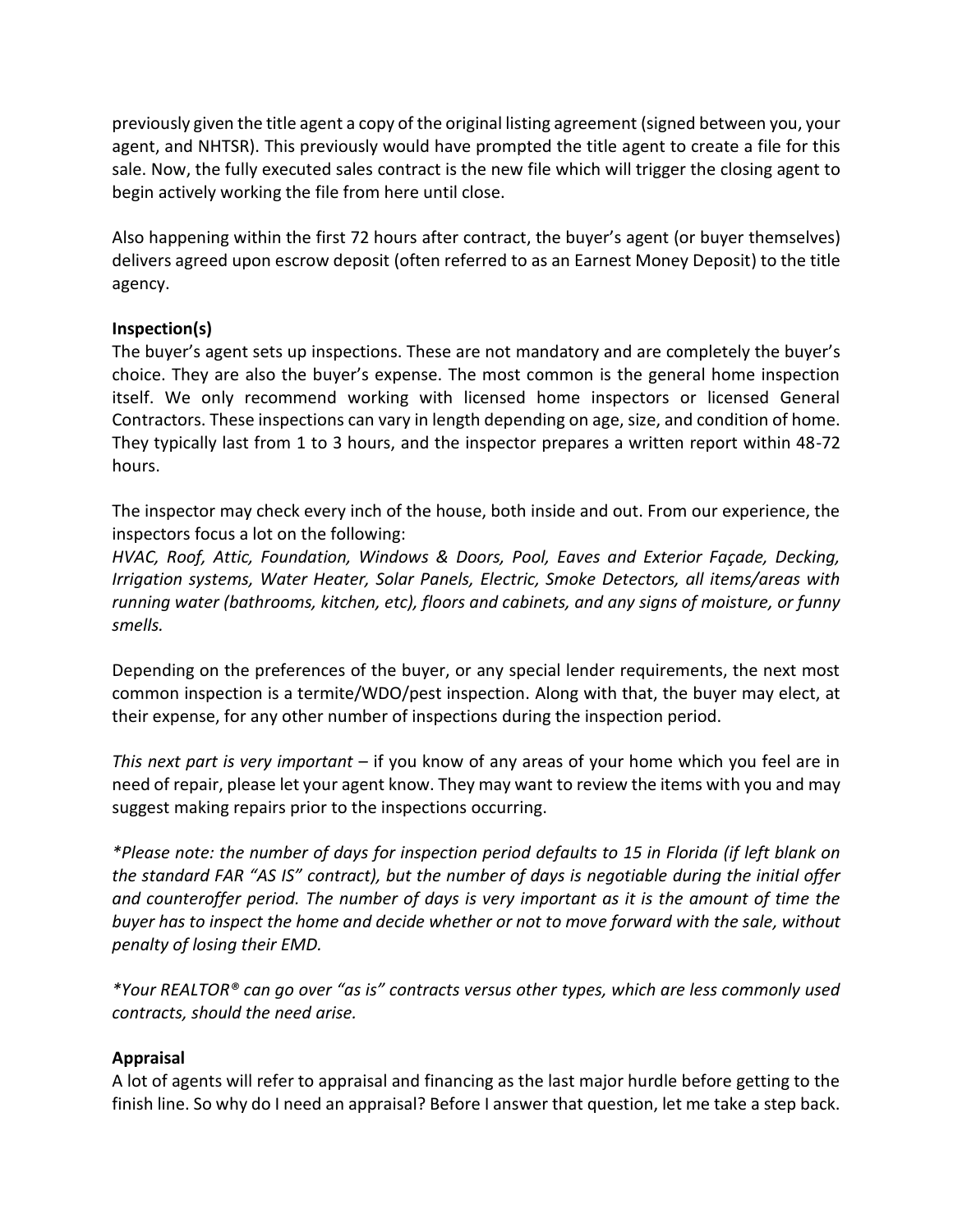Not sure if you knew this or not, but basically, there are two types of buyers. There are those who have enough cash saved that they do not need to borrow any money, and then there are the rest of us who take out a loan.

If the buyer is 100% cash, an appraisal is optional to them. Many cash buyers work with only elite REALTORS®, like our agents at NHTSR, who are very knowledgeable on market conditions. These buyers may elect to save the money and not purchase an appraisal as they are confident in their REALTORS® value assessment of the home they are buying.

For the majority of sales, the buyer will require a loan. In these situations the lender will arrange for a licensed professional appraisal. This cost is paid by the buyer. The lender requires an appraisal to ensure that the amount of money they are loaning the buyer is equal to, or less than, the value of the home. *(This is the simplified version of financing – we go deeper into that topic during our buyer's steps to close series)*. The appraiser uses the values of comparable property sales, as well as many other variables specific to your home. All of those items are calculated and an appraised value will be issued.

Choose your own adventure:

- The house appraises at, or above, the sales price…
	- o YAAAAY, you are not eaten by the monster under the bridge!
	- o Your good to go to the next steps up to close!
- The house appraises below the sales price...
	- o "NOOOOO" you scream as the monster starts shaking the bridge …
	- $\circ$  Don't worry though, your REALTOR<sup>®</sup> is here to help you fight the mean bridge monster if this happens. They (your agent, not the bridge monster) will walk you through the options. In a nutshell, you will either agree to lower the sale price, the buyer will agree to pay the difference out of pocket, the sale will fall through, or the appraisal may be challenged.

# **Title Search and Title Insurance**

The closing agent will order what is called a "title search". This is where a company will officially review all the public records to make sure everything is on the up and up for the buyer. They check to make sure you, the seller, are the legal owner of the property, and that you have the right to sell the property free and clear. They check to make sure there are no claims, judgments, or liens on the property. Your agent can go into further detail with you on this topic, should you have questions specific to your home. If the title agent finds issues, they must be resolved for the sale to move forward.

So why do I need title insurance when I have homeowner's insurance already? Seems like a scam to me! Whoa, pump your brakes cowboy. They are not the same thing. Homeowner's insurance helps protect you in events like fires or hurricanes, etc. Title insurance actually protects you against the ghosts of Christmases past. Ok, so it doesn't actually cover against ghosts. But it does cover against past events affecting your home.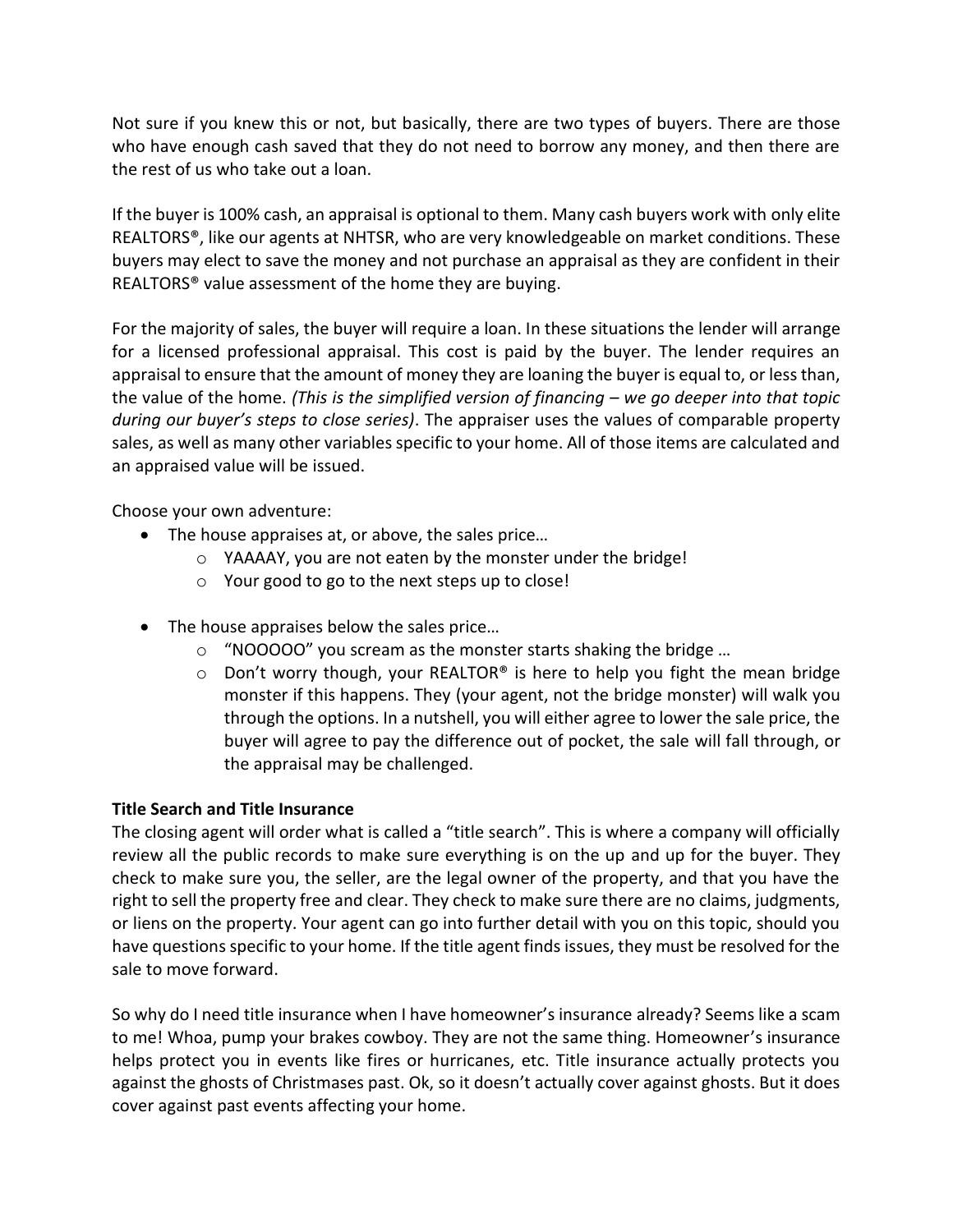Let's look at an example: You are selling your home and the title search finds a lien filed against your home for an unpaid construction bill from two years ago. You didn't have any construction done on your home two years ago. You will not be able to move forward with the sale until this is cleared up.

Title Insurance is also here to provide future protection in the opposite of this situation – where the construction lien actually was correct, but unfortunately it was a lien from the owner before you! And the title search from your purchase of the home did not uncover it. But luckily, you have title insurance! So you are typically covered for situations like this.

#### **Final Walk-through**

The final walk-through typically will occur 24 hours before closing, or morning of the closing (at the latest). The buyer and their agent will walk the property one last time to make sure everything is in the agreed upon condition. They will check that any required maintenance or repair items have been completed. They also want to make sure that the property is clear of all possessions, unless other arrangements have been made. If everything is not the way it was supposed to be per contract, the closing may be delayed.

#### **All Things Closing**

So what exactly is a "closing"? Everyone uses the word to describe different things and I'm confused! Don't worry, it can be confusing. Let me try to simplify it. Closing is actually the stage during the sales process when money and documents exchange hands in order to convey ownership of the property from seller to buyer. The entire closing process is all of the steps which were outlined and agreed upon in the sales contract that must happen before the closing date.

The closing date is the date ownership is officially transferred. At the closing table, typically seller goes first. You will sign a boatload of paperwork (maybe literally – it would depend on the size of the boat). One of the main documents you sign will be the deed to the property. Don't be afraid to ask your attorney or escrow agent about any documents you don't understand. You have the right to know what you're signing. And guess what, NHTSR has an attorney on staff!

The closing can take place at a variety of places. The most common would be at the title agency, or your attorney's office. The seller may also sign remotely, in certain situations. Check with your agent or attorney for further details.

So what do you need to bring to the closing with you? That's a great question; I am glad you asked! Actually - not much. You need your government issued photo ID (like your license), any keys and garage door openers to the property, and any special documents you are told to bring (for instance, you and buyer agreed that you'd pay to have the AC serviced prior to close, and you need to bring this paid invoice receipt).

BUT WAIT THERE'S MORE… What the … my closing is delayed?! What happened?